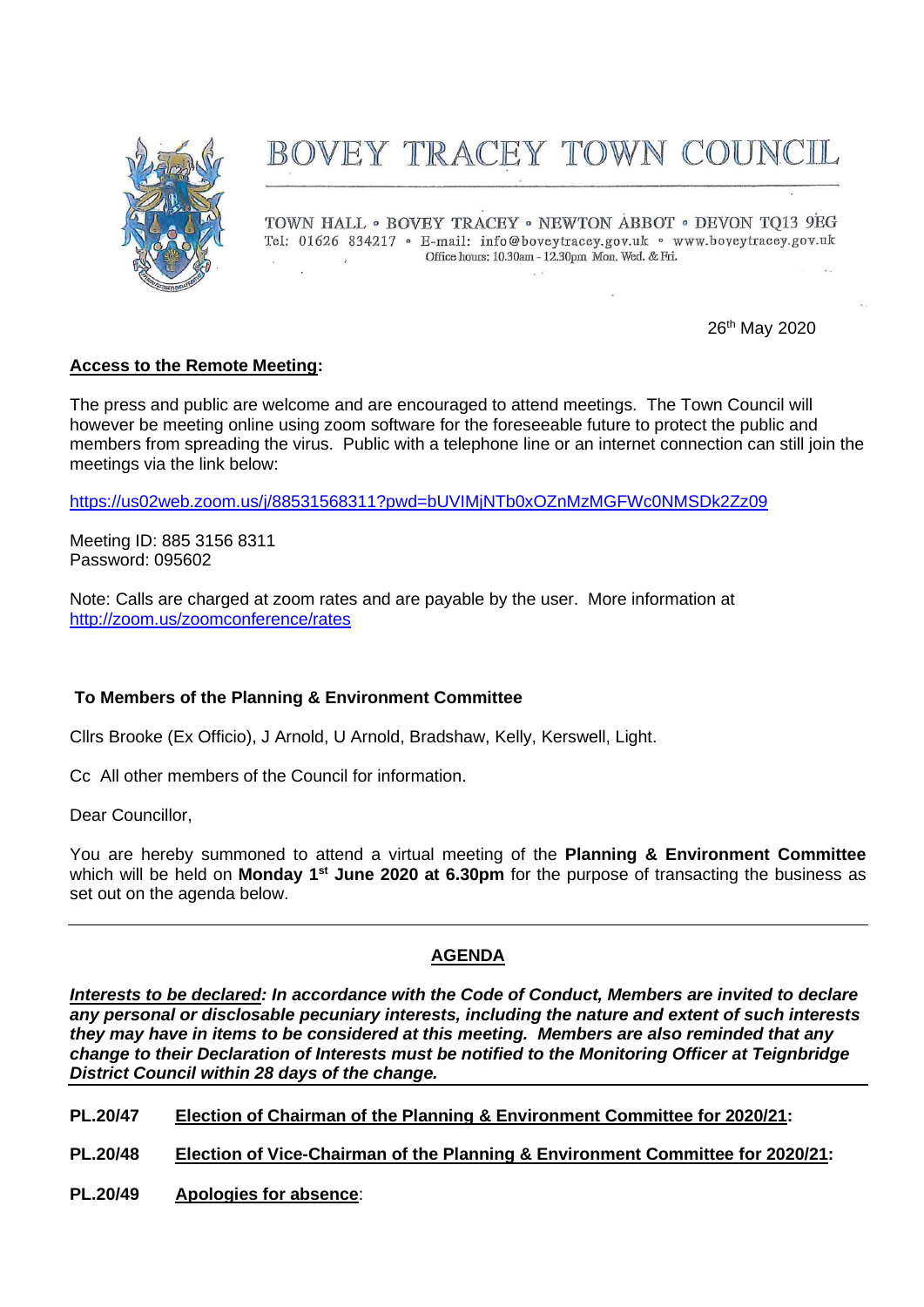## **\*\*Public Participation:**

*The Committee, at the Chairman's discretion, sets aside a short period of time at the commencement of the meeting when the public can ask questions or make statements regarding agenda items.*

#### **PL.20/50 Minutes:**

**To agree** as a correct record and approve the minutes of the meeting of 18<sup>th</sup> May 2020 *(\*copy [enclosed\).](https://www.dropbox.com/s/ep3wkliqi8onlzb/Planning%20Mtg%20Mins%2018.05.20.pdf?dl=0)*

#### **PL.20/51 Standing Item – Climate Emergency:**

**To note** the Council Declaration and to embed the climate emergency declaration across all Council services, activities, plans and other relevant work, considering the environmental impact of decisions, ensuring a fully integrated approach to mitigating the impact of climate change.

#### **PL.20/52 Consideration of Planning Applications**:

Deferred item:

a) **19/02541/MAJ** Construction of industrial building (for manufacturing, administration and support space), access and associated parking at land at Heathlands, Old Newton Road.

DNPA Applications listed to 8.5.20: None

TDC Applications listed to 15.5.20:

- b) **20/00442/FUL** First floor front and rear extensions at 2 The Anchorage, Mary Street.
- c) **20/00486/MAJ** Variation of permission 18/00839/MAJ to include a condition that requires the submission of "Plot Passports" for each self-build dwelling at Lower Bradley Farm.
- d) **20/00746/TPO** E2/08/45 Crown lift one Scots pine (T2) to approx.. 6.5m from ground level to clear building and crown reduce by approx. 3m from branch tips. Fell one silver birch tree (T1). Prune one Scots pine in group G1 where overhanging boundary. E2/08/14 – Prune back various trees in Area A7 where overhanging boundary at 23 Brow Hill, Heathfield.

DNPA Applications listed to 15.5.20: None

TDC Applications listed to 22.5.20:

e) **20/00651/OUT** Demolition of existing hospital and construction of six new homes. Approval sought for access, appearance, layout, scale and landscaping at Bovey Tracey Hospital, Furzeleigh Lane.

## **PL.20/53 Planning Decisions**:

a) Approvals:

TDC:

i) Demolition of existing offices, installation of new loading doors into existing fron elevation at Warburtons Bakery, Fairfax Road. (N/O)

ii) Conversion of former public house into art centre with art gallery, artists' studios, cinema/theatre and café/bar, including demolition of outbuildings at The King of Prussia, 83 Fore Street. (N/O)

iii) Variation of condition 2 on planning permission 17/02927/FUL (conversion and extension of former public house into art centre with art gallery, artists' studios, cinema/theatre and café/bar including demolition of outbuildings) to include minor dimensional alterations following a new survey, restoration of a historic plank and muntin screen, internal alterations to kitchen and toilet areas, addition of sound lobbies to auditorium and fire-lining to first floor landing at The King of Prussia, 83 Fore Street. (N/O)